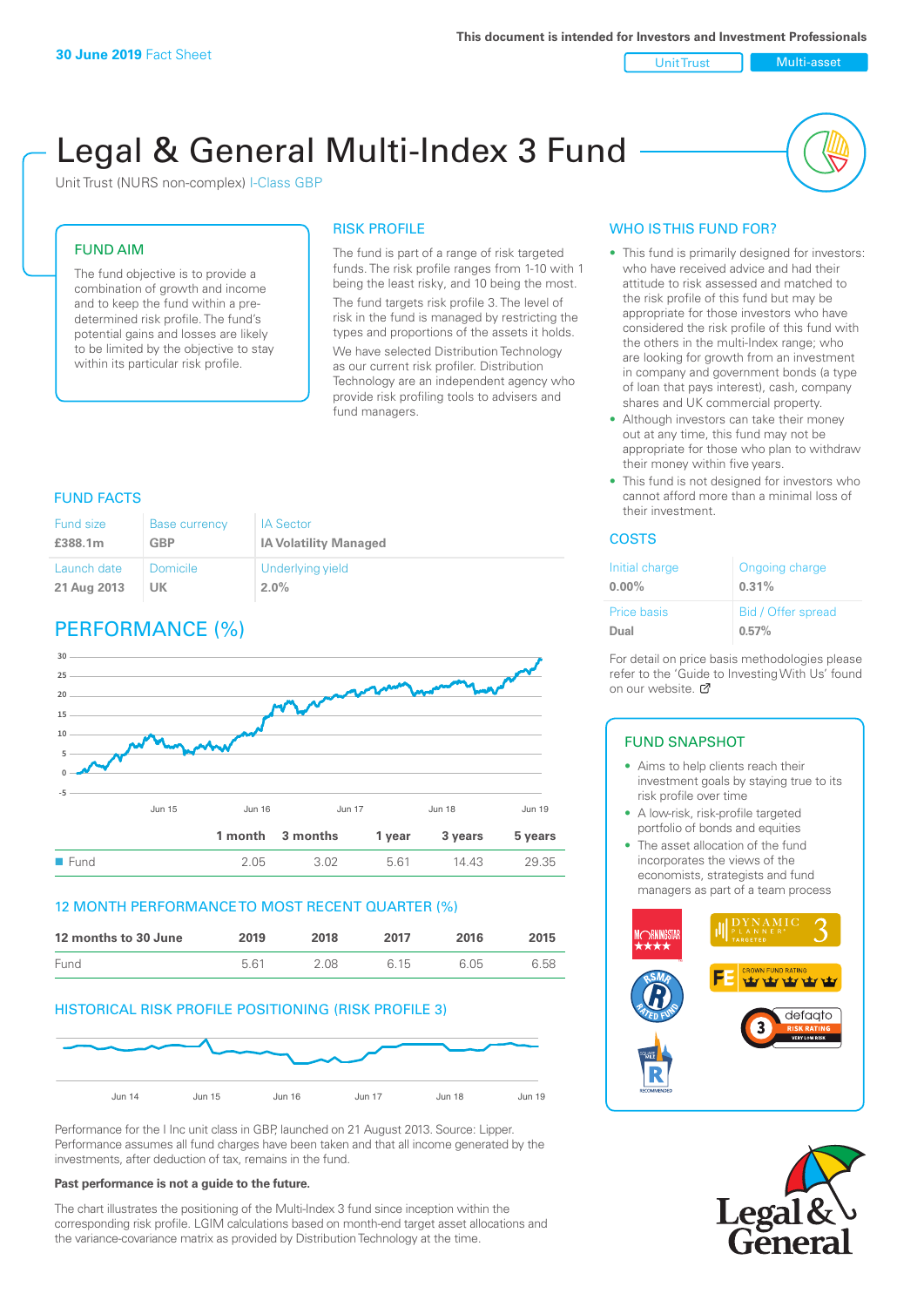# Legal & General Multi-Index 3 Fund

Unit Trust (NURS non-complex) I-Class GBP

# PORTFOLIO BREAKDOWN

All data source LGIM unless otherwise stated. Totals may not sum due to rounding.





# FUND MANAGERS

The fund managers have responsibility for managing the multi-index fund range. They are part of the Multi-Asset Funds (MAF) team in LGIM. This team focuses on designing and managing multi-asset funds that are tailored to match the specific objectives of various client types. The team sits within a wider Asset Allocation team which combines both depth of experience with a broad range of expertise from different fields, including fund management, investment consulting and risk management roles.

# TOP 10 HOLDINGS (%)

| <b>LGIM Sterling Liquidity Fund Class 1</b>            | 11.8 |
|--------------------------------------------------------|------|
| L&G Global Inflation Linked Bond Index Fund            | 9.3  |
| L&G Sterling Corporate Bond Index Fund                 | 8.5  |
| L&G All Stocks Gilt Index Trust                        | 8.5  |
| <b>LGIM Global Corporate Bond Fund</b>                 | 6.5  |
| L&G Short Dated Sterling Corporate Bond Index Fund     | 6.3  |
| L&G US Index Trust                                     | 6.1  |
| L&G Emerging Markets Government Bond (US\$) Index Fund | 5.5  |
| <b>L&amp;G UK Index Trust</b>                          | 5.1  |
| L&G Japan Index Trust                                  | 3.9  |